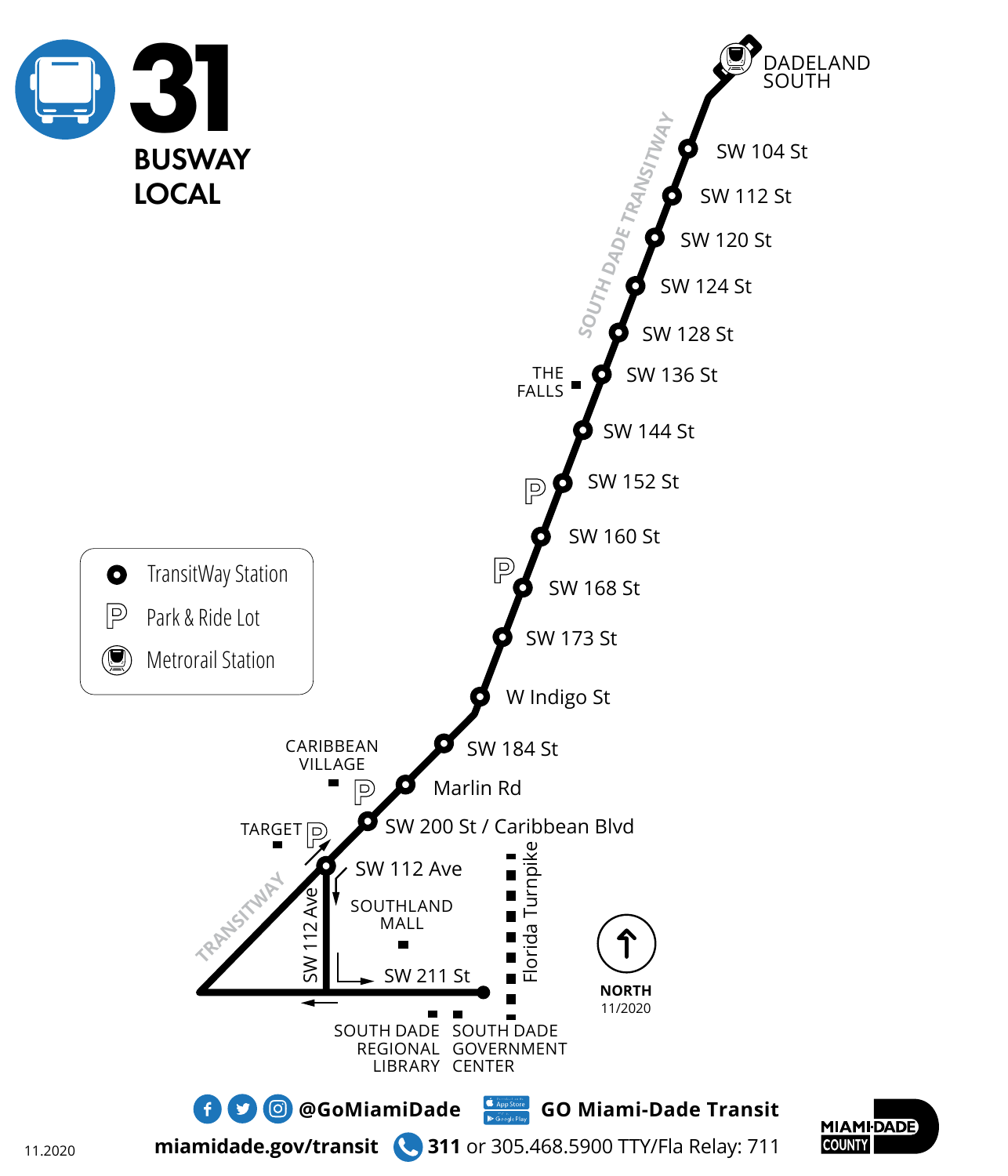## **WEEKDAYS** / DIAS LABORABLES / JOU LASEMÈN

| <b>NORTHBOUND</b><br>RUMBO NORTE / DIREKSYON NÒ                                                                                                                                                                                  | <b>MORNING</b><br><b>AM</b><br><b>MAÑANA / MATEN</b>                                                                                  |                                                                   |      |      |                           |      |      |                  |      |  |                                                                                                                                                                                                                              |  |  |                 | <b>EVENING</b><br><b>PM</b><br>NOCHE / CHAK ASWÈ |                                     |      |      |              |      |      |      |      |      |                      |      |             |              |              |             |      |
|----------------------------------------------------------------------------------------------------------------------------------------------------------------------------------------------------------------------------------|---------------------------------------------------------------------------------------------------------------------------------------|-------------------------------------------------------------------|------|------|---------------------------|------|------|------------------|------|--|------------------------------------------------------------------------------------------------------------------------------------------------------------------------------------------------------------------------------|--|--|-----------------|--------------------------------------------------|-------------------------------------|------|------|--------------|------|------|------|------|------|----------------------|------|-------------|--------------|--------------|-------------|------|
| SW 211 St & Southland Mall                                                                                                                                                                                                       | $5:00$ 5:20 5:39<br>  10:02   10:32   11:02   11:32   12:02   12:32  <br>6:02<br>6:32<br>7:02<br>7:32<br>8:02<br>8:32<br>9:02<br>9:32 |                                                                   |      |      |                           |      |      |                  |      |  |                                                                                                                                                                                                                              |  |  | 1:02            | 1:32                                             | 2:02                                | 2:32 | 3:02 | 3:32         | 4:02 | 4:32 | 5:02 | 5:32 | 6:02 | 6:32                 | 7:06 | $7:49$ 8:24 |              |              |             |      |
| Busway & SW 200 St                                                                                                                                                                                                               |                                                                                                                                       |                                                                   |      |      |                           |      |      |                  |      |  | 5:05   5:40   5:40   5:40   6:10   6:40   7:10   7:40   8:10   8:40   9:10   9:40   10:10   10:40   11:10   11:40   12:10   12:40   1:10   1:40   2:10   2:40   3:10   3:40   3:10   4:40   5:10   5:40   5:10   6:40   7:13 |  |  |                 |                                                  |                                     |      |      |              |      |      |      |      |      |                      |      |             |              |              |             |      |
| Busway & SW 184 St                                                                                                                                                                                                               |                                                                                                                                       |                                                                   |      |      |                           |      |      |                  |      |  |                                                                                                                                                                                                                              |  |  |                 |                                                  |                                     |      |      |              |      |      |      |      |      |                      |      |             |              |              | $8:00$ 8:35 |      |
| <b>Busway &amp; SW 152 St</b>   5:15   5:35   5:54   6:22   6:52   7:22   7:52   8:52   9:22   9:52   10:22   10:52   11:52   12:52   12:52   12:52   2:52   2:52   3:52   4:22   4:52   5:52   5:52   5:52   6:52   6:52   7:24 |                                                                                                                                       |                                                                   |      |      |                           |      |      |                  |      |  |                                                                                                                                                                                                                              |  |  |                 |                                                  |                                     |      |      |              |      |      |      |      |      |                      |      |             |              |              | $8:07$ 8:42 |      |
| <b>Busway &amp; SW 136 St</b>   5:18   5:38   5:57   6:27   6:57   7:27   7:57   8:27   8:57   9:57   10:27   10:57   11:27   11:57   12:27   12:57   1:27   1:57   2:27   2:27   2:57                                           |                                                                                                                                       |                                                                   |      |      |                           |      |      |                  |      |  |                                                                                                                                                                                                                              |  |  |                 |                                                  |                                     |      |      |              |      | 3:27 | 3:57 | 4:27 |      | $4:57$   5:27   5:57 |      | 6:27        | 6:57         | $\vert$ 7:28 | $8:11$ 8:46 |      |
| <b>Dadeland South Metrorail Station</b>                                                                                                                                                                                          |                                                                                                                                       | $5:27$ 5:47                                                       |      |      | 6:07   6:37   7:07   7:37 |      | 8:07 | 8:37             | 9:07 |  | 9:37   10:07   10:37   11:07   11:37   12:07   12:37   1:07   1:37   2:07                                                                                                                                                    |  |  |                 |                                                  |                                     |      |      | 2:37 $\vert$ | 3:07 | 3:37 | 4:07 | 4:37 | 5:07 | 5:37                 | 6:07 | 6:37        | $\vert$ 7:07 | 7:37         | $8:20$ 8:55 |      |
| <b>SOUTHBOUND</b>                                                                                                                                                                                                                |                                                                                                                                       | <b>MORNING</b><br><b>AM</b><br><b>PM</b><br><b>MAÑANA / MATEN</b> |      |      |                           |      |      |                  |      |  |                                                                                                                                                                                                                              |  |  |                 |                                                  | <b>EVENING</b><br>NOCHE / CHAK ASWÈ |      |      |              |      |      |      |      |      |                      |      |             |              |              |             |      |
| RUMBO SUR / DIREKSYON SID                                                                                                                                                                                                        |                                                                                                                                       |                                                                   |      |      |                           |      |      |                  |      |  |                                                                                                                                                                                                                              |  |  |                 |                                                  |                                     |      |      |              |      |      |      |      |      |                      |      |             |              |              |             |      |
| <b>Dadeland South Metrorail Station</b>                                                                                                                                                                                          | 6:00                                                                                                                                  | 6:20                                                              | 6:42 | 7:12 | 7:42                      | 8:12 | 8:42 | 9:12             | 9:42 |  | 10:12   10:42   11:12   11:42                                                                                                                                                                                                |  |  | $12:12$   12:42 |                                                  | 1:12                                | 1:42 | 2:12 | 2:42         | 3:12 | 3:42 | 4:12 |      | 4:42 | 5:12                 | 5:42 | 6:12        | 6:42         | 7:12         | 7:42        | 8:25 |
| Busway & SW 136 St                                                                                                                                                                                                               | 6:10                                                                                                                                  | 6:30                                                              | 6:52 | 7:22 | 7:52                      | 8:22 |      | $8:52$ 9:22      |      |  | $9:52$   10:22   10:52   11:22   11:52   12:22   12:52   1:22                                                                                                                                                                |  |  |                 |                                                  |                                     | 1:52 |      | $2:22$ 2:52  | 3:22 | 3:52 | 4:22 |      | 4:52 | 5:22                 | 5:52 | 6:22        | 6:52         | 7:20         | 7:50        | 8:33 |
| Busway & SW 152 St                                                                                                                                                                                                               | 6:15                                                                                                                                  | 6:35                                                              | 6:57 | 7:27 | 7:57                      | 8:27 | 8:57 | 9:27             | 9:57 |  | 10:27   10:57   11:27   11:57   12:27   12:57   1:27                                                                                                                                                                         |  |  |                 |                                                  |                                     | 1:57 | 2:27 | 2:57         | 3:27 | 3:57 | 4:27 |      | 4:57 | 5:27                 | 5:57 | 6:27        | 6:57         | 7:24         | 7:54        | 8:37 |
| Busway & SW 184 St                                                                                                                                                                                                               | 6:22                                                                                                                                  | 6:42                                                              | 7:04 | 7:34 | 8:04                      | 8:34 | 9:04 | 9:34             |      |  | 10:04   10:34   11:04   11:34   12:04                                                                                                                                                                                        |  |  | 12:34           | 1:04                                             | 1:34                                | 2:04 | 2:34 | 3:04         | 3:34 | 4:05 | 4:35 | 5:05 |      | 5:35                 | 6:05 | 6:35        | 7:05         | 7:31         | 8:01        | 8:44 |
| Busway & SW 200 St                                                                                                                                                                                                               | 6:26                                                                                                                                  | 6:46                                                              | 7:08 | 7:38 | 8:08                      |      |      | $8:38$ 9:08 9:38 |      |  | $10:08$   10:38   11:08   11:38   12:08   12:38                                                                                                                                                                              |  |  |                 | 1:08                                             | $1:38$ 2:08                         |      | 2:38 | 3:08         | 3:38 | 4:09 | 4:39 |      | 5:09 | 5:39                 | 6:09 | 6:39        | 7:09         | 7:35         | 8:05        | 8:48 |

Scheduled times are approximate. Actual arrival and departure times may vary depending on traffic and road conditions. / Las horas publicadas son aproximadas, pues dependen del trafico y otras condiciones de las vias. | Or

miamidade.gov/transit 311 or 305.468.5900 TTY/Fla Relay: 711